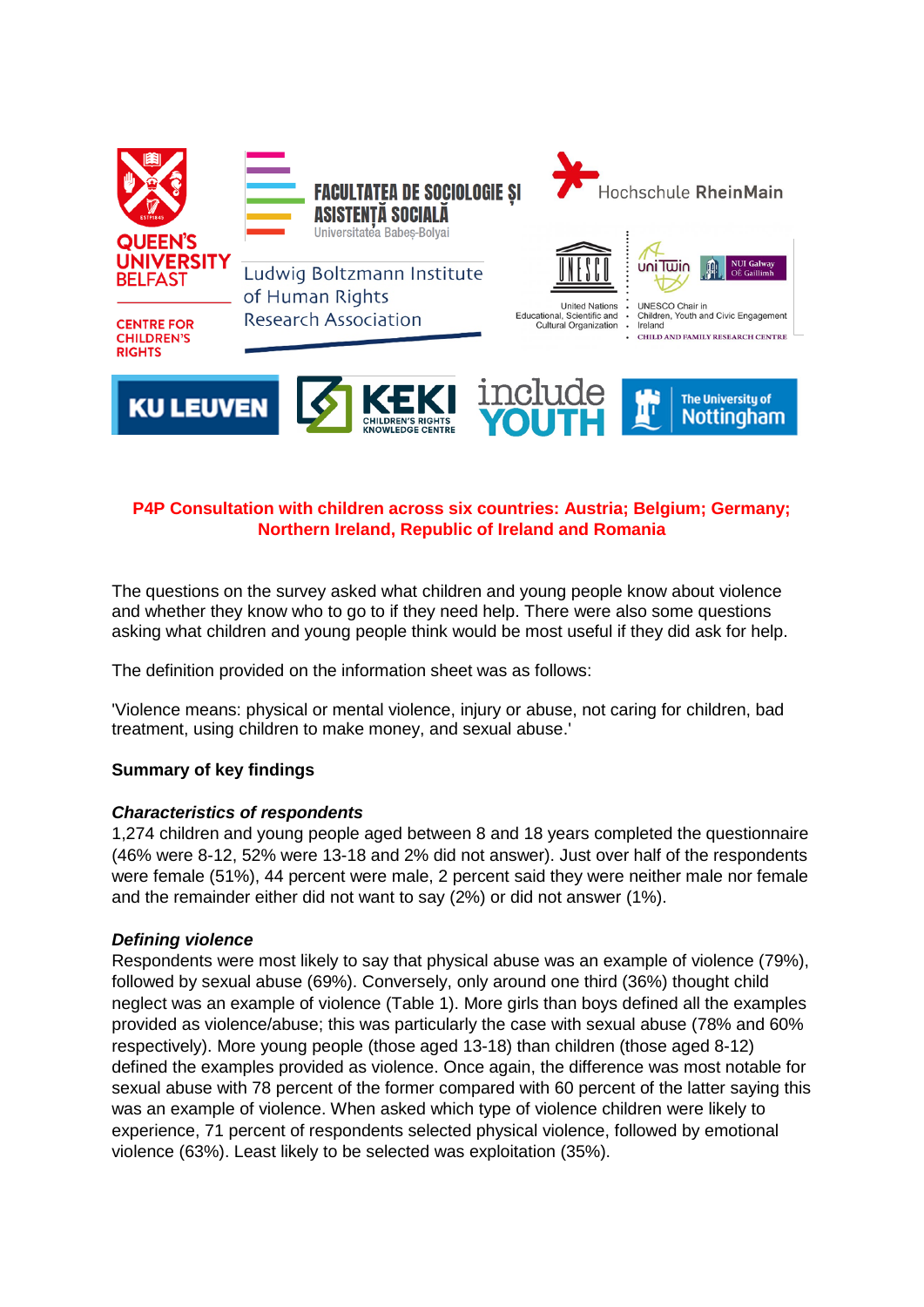Table 1: Examples of violence

| Which of the following do you think are examples   | Yes | No. | Don't know | Total |
|----------------------------------------------------|-----|-----|------------|-------|
| of violence?                                       | %   | %   | %          | %     |
| A child being physically hit or punished (physical | 79  | 13  | 8          | 100   |
| abuse)                                             |     |     |            |       |
| A child being touched somewhere that makes         | 69  | 19  | 12         | 100   |
| them feel uncomfortable (sexual abuse)             |     |     |            |       |
| A child being used (or forced) to make money       | 62  | 25  | 13         | 100   |
| (exploitation)                                     |     |     |            |       |
| A child being called names or made fun of          | 49  | 37  | 14         | 100   |
| (emotional)                                        |     |     |            |       |
| A child not being looked after properly (neglect)  | 36  | 44  | 20         | 100   |

\*Missing values ranged from 15-26 cases and are excluded from percentages in table

# *Most likely to do if ever experienced violence*

When asked what they would do if they ever experienced violence, just under half of all respondents (48%) said they would tell someone. This was followed by defending themselves physically (28%). Only a small number of children said they would not tell anyone  $(6\%)$ <sup>1</sup>. As can be seen in Figure 1, there were marked differences between females and males with 57 percent of the former compared with 39 percent of the latter saying they would tell someone. In contrast, more males (38%) than females (19%) said they would defend themselves physically.





## *Sources of help and support if harmed by someone*

**.** 

The main sources respondents would seek help from if they were experiencing harm was someone in their family, their friends or a teacher. However, if they were harmed by someone in a public place their second source (next to parent/guardian/other family

 $1115$  respondents either did not answer or selected more than one response and their responses have been excluded from the analysis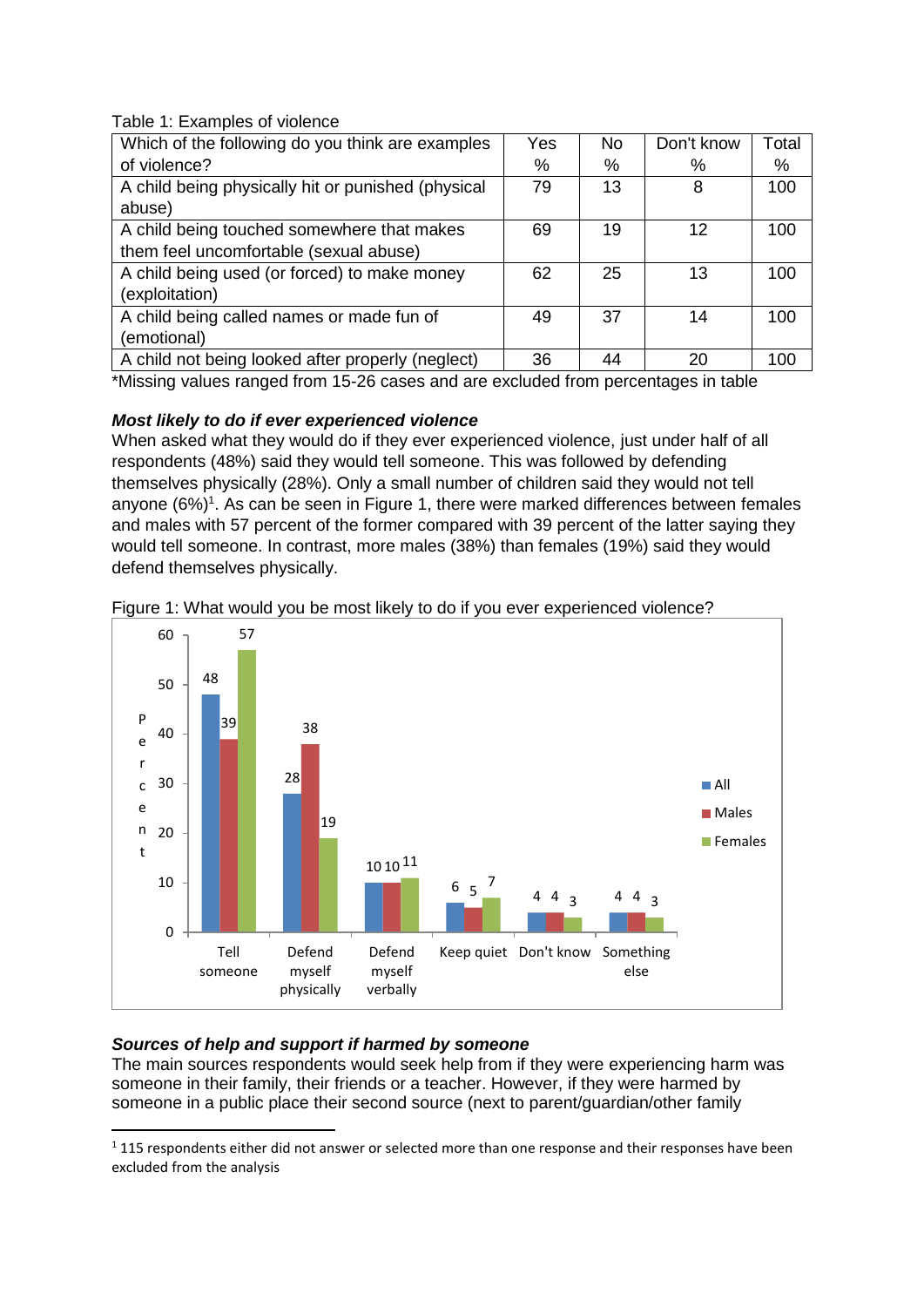member) was the police. Only around 4 percent of respondents said they would not seek help if they were being harmed by someone.

## *Why respondents think children and young people might not ask for help*

Respondents were asked what they thought might stop children and young people seeking help if they were being harmed and the top five options chosen are presented in Table 2. As can be seen, the main reason selected was that they might think it would make things worse (66%), followed by concern that the person would find out (55%).

Reason Top 5 selected % They might be scared it would only make things worse or they would be harmed even more 66 They might think the person would find out  $\sim$  55 They might be embarrassed or self-conscious and the self-construction of the 40 They might not know where to go to get help 38 They might think no-one would believe them  $\sim$  33

Table 2: Why respondents think children and young people might not ask for help

# *Learning how to get help*

Children and young people were asked about the best ways people their age could get information about advice and support if they were harmed (Table 3). They were provided with a range of sources and asked whether they agreed or disagreed with each one. Almost three-quarters (73%) thought the best source was in school taught by teachers, followed by in school but not taught by teachers (60%). Least likely to be selected was social media sites (29%). There were very few gender differences with the exception that more girls (42%) than boys (32%) though help should be available through magazines, leaflets or posters. However, there were some notable age differences. Many more young people (13-18 years) than children (8-12 years) strongly agreed/agreed that information or help should come from social media sites (39% and 19% respectively), from a website where you can look up information (61% and 41% respectively) at leisure time activity clubs (42% and 28% respectively) and through magazines/leaflets/posters (46% and 28% respectively).

| What are the best ways children can learn how to get information | % saying Strongly |  |
|------------------------------------------------------------------|-------------------|--|
| or help if they are experiencing violence or harm?               | agree or agree    |  |
| Taught in school by teachers                                     | 73                |  |
| Taught in school but not by teachers                             | 60                |  |
| Website where you can put in your problem and get advice back    | 56                |  |
| Website where you can look up information                        | 52                |  |
| Friends and peer groups                                          | 45                |  |
| Magazines, leaflets, posters                                     | 37                |  |
| Leisure time activity clubs like sports, music, arts, youth club | 36                |  |
| Social media sites like Facebook or Instagram                    | 29                |  |

Table 3: Best sources of information on where to get advice and support

## *The best source of help*

1

Out of all the possible ways to get help, children were asked to choose the one they felt was the best<sup>2</sup>. Eight out of ten respondents thought the best way to get information was either to

 $2$  134 respondents either did not answer or selected more than one response and their responses have been excluded from the analysis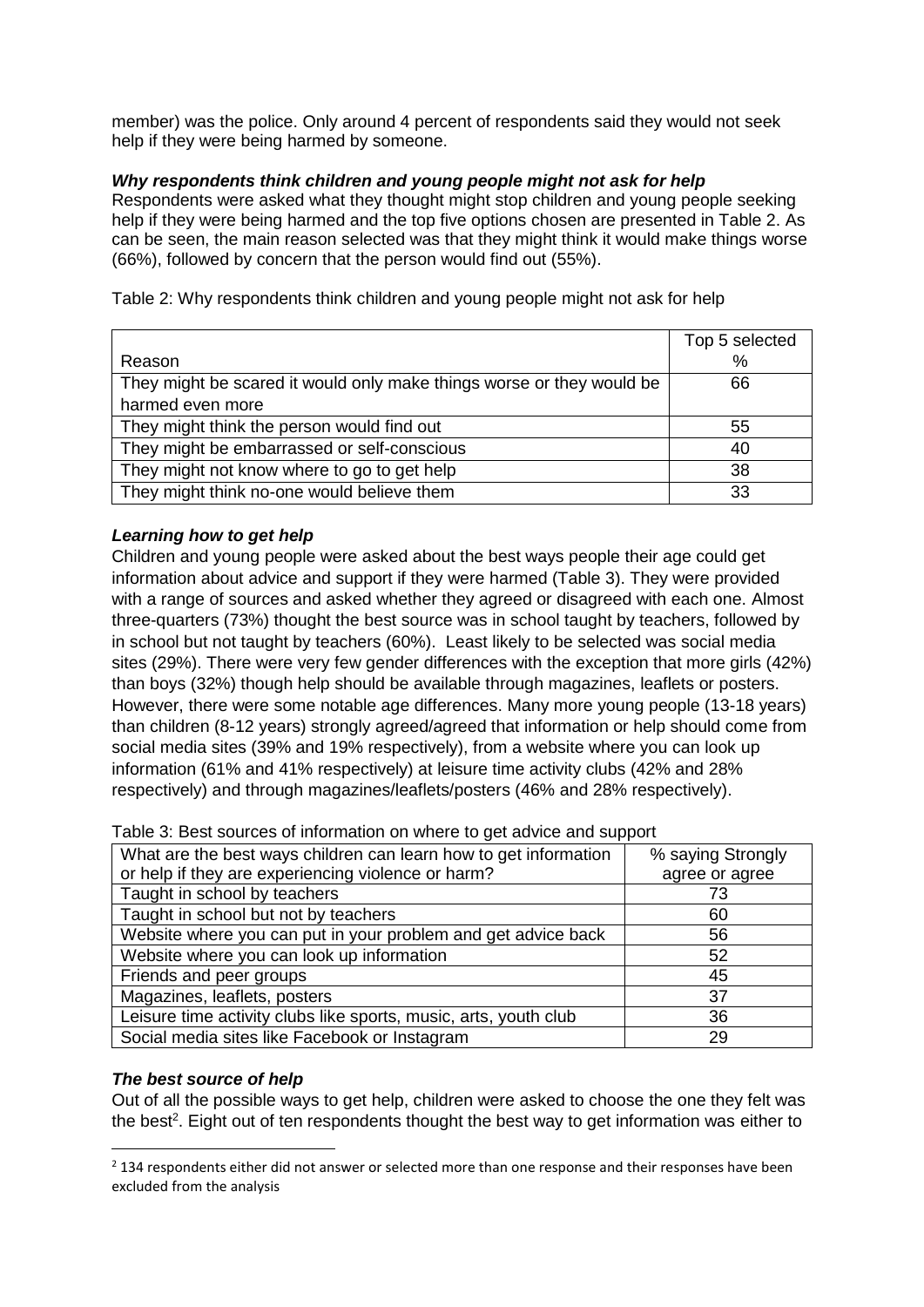talk to someone personally (72%) or through telephone helplines (8%) and this was the case regardless of gender. However, among the older age group, speaking to someone personally was followed by websites (8%).

# *The best type of person to help children and young people*

In addition to the best *sources* of help, respondents were also asked about the type of qualities they thought people who help children and young people experiencing violence should have. They were provided with a list of nine qualities and Figure 2 shows that the qualities respondents thought were the most important were someone who listens and takes children and young people seriously (71%), someone who can help get it stopped (65%) and someone who can keep it private if they can (56%).

Figure 2: The best type of person to help children and young people (Qualities that are very important)



# *Two things that would best help children and young people*

The final question on the survey was open-ended and asked respondents what two things they thought would best help children and young people if they were harmed. As can be seen from the word cloud presented in Figure 3, the most common word included in the responses was 'talk'.

Figure 3: Word cloud of responses to open-ended question on two things that would help children and young people who are being harmed.